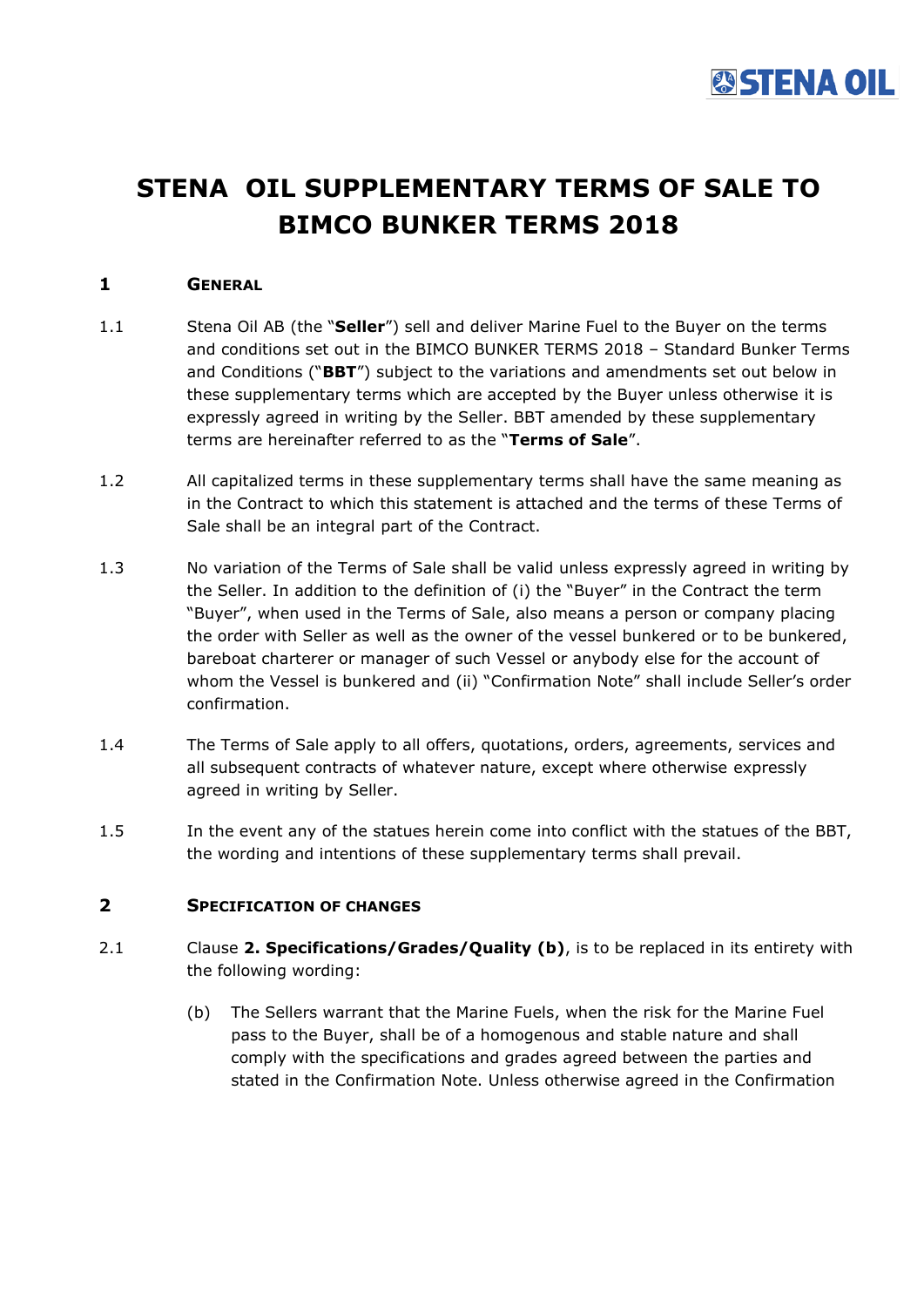

Note, the Marine Fuels shall in all respect comply with ISO Standard 8217:2010. Where standard specifications are being given or referred to, tolerances in accordance with ISO Standard 4259 in respect of reproducibility/repeatability in quality are to be accepted without compensation or other consequences whatsoever.

The Buyer shall be solely responsible for any loss caused by mixing or comingling the Marine Fuel with any other product including, but not limited to, any damage to the Marine Fuel may cause on other products on board the Vessel.

For the sake of clarity, Buyer shall have the sole responsibility for selection and fitness for any particular purpose of the Marine Fuels. The Seller shall assume no responsibility whatsoever for the compliance by Buyer of any requirement regarding the quality, Sulphur content or other characteristics of the Marine Fuels. All warranties or other undertakings regarding the satisfactory quality, merchantability, fitness for the purpose, description or otherwise are hereby explicitly excluded.

2.2 Clause **4. Sampling**, (a) is to be replaced in its entirety with the following wording:

(a) Seller shall take samples of the Marine Fuels delivered. Seller shall invite the Buyers or their representatives to witness the sampling of Marine Fuels. Seller shall take a minimum of (2) samples of each grade delivered in accordance with its normal sampling procedures at the port or place of delivery in question. One sample shall be retained by Seller and one sample shall be passed to Buyer or its representative for its retention. No other samples of the Marine Fuel than those taken by Seller in accordance with above shall be valid.

The Marpol Annex VI retained sample will be provided by Seller and will be taken at the receiving ship's inlet bunker manifold wherever it is safe and feasible to do so. Where this is not possible, the location will be at the bunker barge manifold, to ensure that a representative fuel sample is obtained for each and every delivery in accordance with the procedures set out in IMO Resolution MEPC.182(59) Guidelines for sampling of Fuel Oil for Determination of Compliance with MARPOL 73/78 Annex VI or any subsequent amendments thereto.

- 2.3 Clause **4. Sampling**, (c) is to be deleted in its entirety
- 2.4 Clause **5. Delivery**, (c), (d) and (e) is to be supplemented with the following wording. Seller will always deliver Marine Fuel on a first to come first to be servedbasis.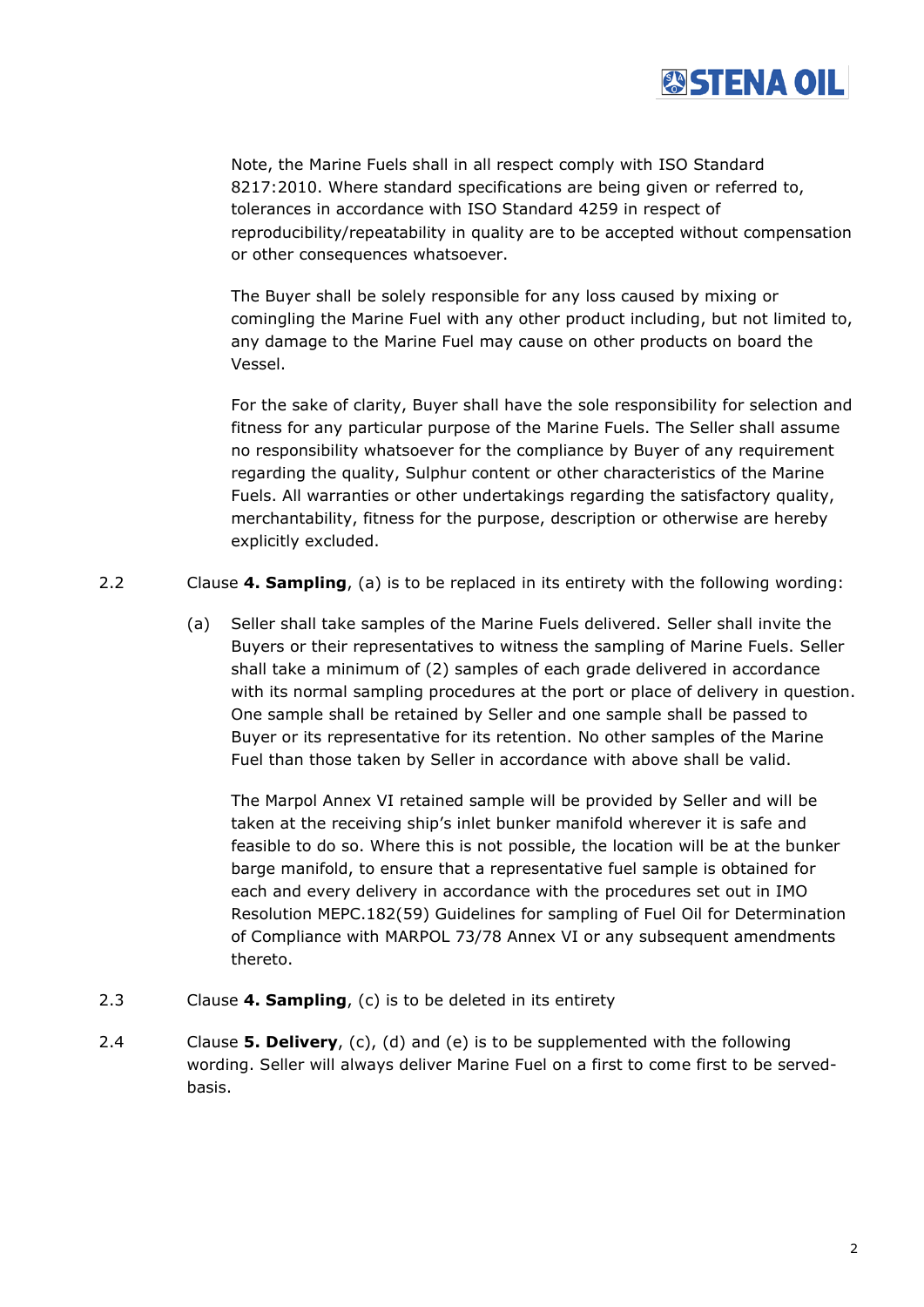

## 2.5 Clause **5 Delivery (h) (iii)**, is to be supplemented with the following wording:

However, for safety reasons, it is agreed that it is solely the Master of the Bunker Tanker that determine whether mooring alongside is safe, taking weather, swells and forecasts etc. into consideration. The Seller shall not be held responsible for any damages, liquidated damages or similar whatsoever as a result of any potential delays caused by any decision by the Master of the Bunker Tanker in this respect.

## 2.6 Clause **7. Price (b)(iii)**, is to be supplemented with the following wording:

The Seller's offer is based on the applicable taxes, duties, costs, charges and price levels of components for Bunkers existing at the time of the conclusion of the Contract. Any later or additional tax, assessment, duty or other charge of whatever nature and however named, or any increase of components for Bunkers or any additional costs borne by the Seller whatsoever caused by any change in the Seller´s contemplated source of supply or otherwise, coming into existence after the Contract have been concluded, shall be added to the agreed purchase price, provided that the Seller shall give the Buyer prior notice of this effect within a reasonable (under the prevailing circumstances) time after the Seller becoming aware of the relevant circumstances.

#### 2.7 A new **Clause 7. Price (c)** is added as follows:

Any offer or price quotation in respect of Marine Fuels shall, unless otherwise agreed by Seller in writing, be valid until 17.00 hours CET of the day the offer or price quotation was given.

#### 2.8 Clause **8. Payment (a),** is to be replaced with the following wording:

- (a) Payment for the Marine Fuels shall, unless otherwise agreed in writing, be made in cash upon delivery.
- 2.9 Clause **9. Claims (a) (i)** fourteen (14) days shall be replaced with seven (7) days. Thus shall any claims for quantity disputes be presented to Seller by Buyer within seven (7) days from the date of delivery.
- 2.10 Clause **9. Claims (b) (ii)**, is to be clarified with the following wording:

Reference to tests retained by Sellers as per subclause 4 (c) (Sampling) shall mean the sample taken retained by the Seller in accordance with subclause 2.2 (a) above in these supplementary terms. Thus, in the event a claim is raised pursuant to Clause 9 (b) in the BBT, Seller and Buyer shall have the quality of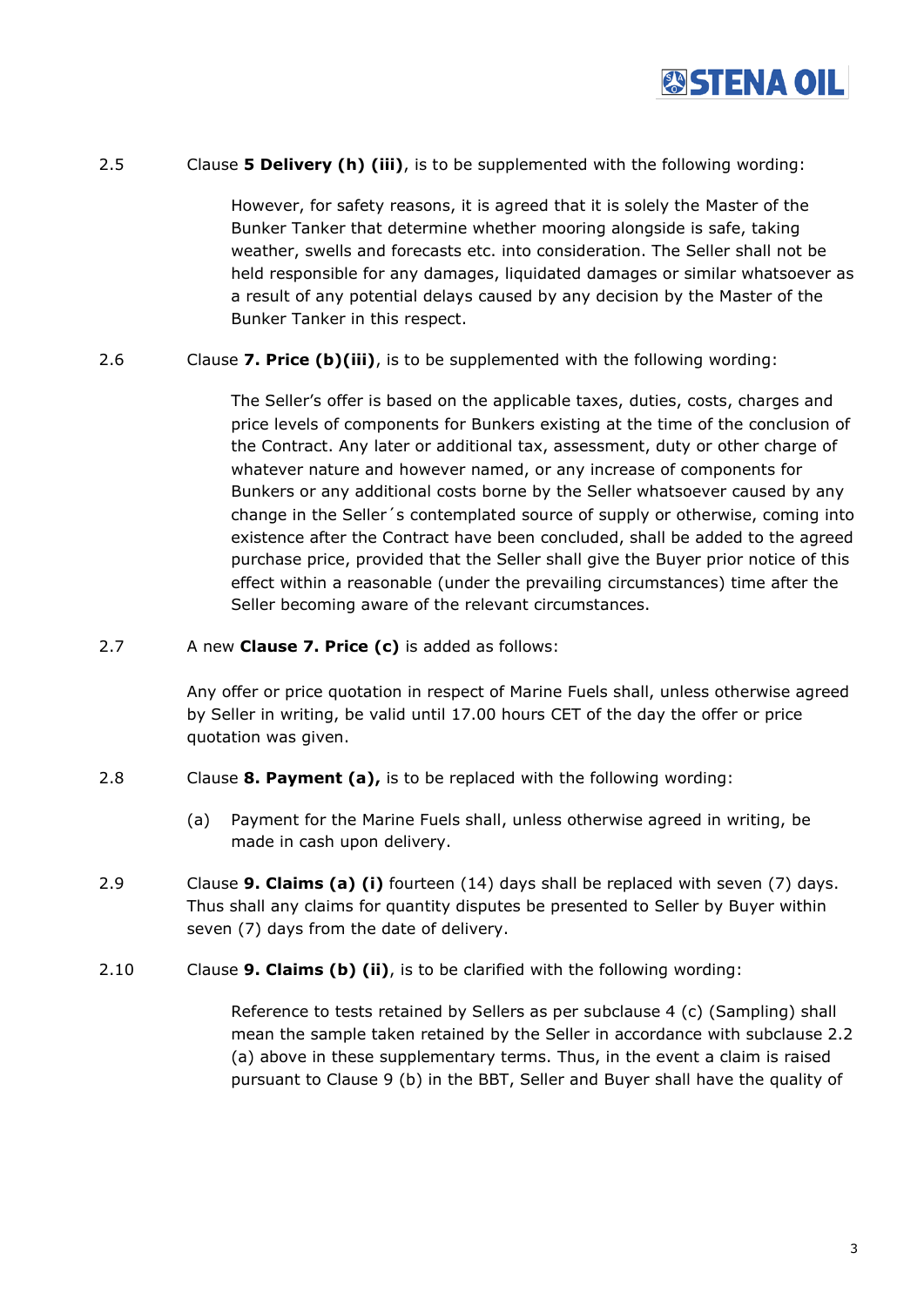

the Marine Fuel tested by a mutually agreed, qualified independent test laboratory. The sample to be tested by such laboratory is the sample retained by Seller in accordance with subclause 2.2 (a) above in these supplementary terms. The result of the analysis shall be conclusive of the quality of the Marine Fuel delivered. Unless otherwise agreed the analysis shall be established by tests in accordance with ISO Standard 8217:2010 or as otherwise agreed at the time of nomination or, if tests in accordance with ISO Standard are not available, any equivalent or prevailing local standard.

2.11 Clause **10. Risk/Title (c)**, is to be replaced supplemented with the following wording:

> Until full payment of the full amount due to the Seller has been made, the Seller shall have the right to, at any time and upon written notice, to request that the Buyer shall not be entitled to transfer the Marine Fuel to tanks used for the propulsion of the Vessel, nor mix, use, sell or encumber the marine Fuel without Seller's express written consent. If such request is made, the wording of the paragraph shall prevail over subclause 10 (c). For the sake of clarity, the forgoing request shall only be used by the Seller if Seller, on reasonable grounds, suspect that Buyer will not make payment of the full amount. If a request is made, such request is applicable to all unpaid (in full) deliveries of Marine Fuel as well as any future delivery unless otherwise agreed or notified to the Buyer.

> Should Marine Fuel be sold to a third party in violation of this clause, or after Seller's consent but before full payment to the Seller has been made, the Buyer's claim for payment for the Marine Fuels by the third party may not be pledged, sold, transferred or encumbered in any way and the Seller shall have a right to trace its proprietary interest in the Marine Fuel into the mixed bunkers and/or a right of lien to such part of the mixed bunkers as corresponds to the quantity or net value of the Marine Fuels delivered.

> Where title in and to the Marine Fuel, notwithstanding this Clause 10, has passed to the Buyer and/or any third party before full payment has been made to the Seller, the Buyer shall grant a pledge over such Marine Fuel to the Seller. The Buyer shall furthermore grant a pledge over any other Marine Fuels present in the respective vessel, including any mixtures of the delivered Marine Fuel and other bunkers. Such pledge will be deemed to have been given for any and all claims, of whatever origin and of whatever nature that the Seller may have against the Buyer.

If delivery is contracted for by an agent of the Buyer on behalf of a principal, disclosed or undisclosed, such agent or Buyer, as the case may be, shall be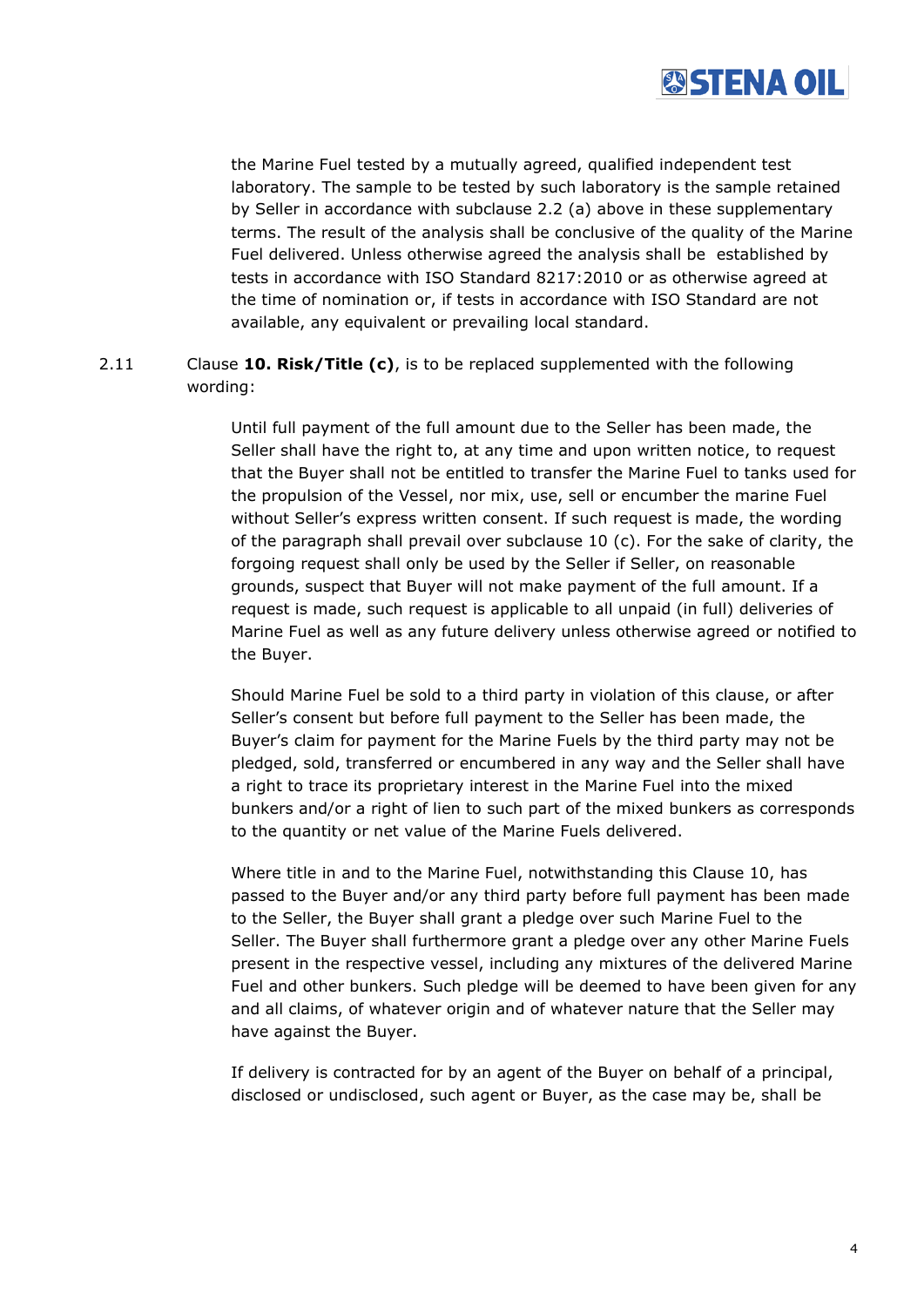

jointly and severally liable with such principal, or principals, as the case may be, for the due and proper performance of the Contract.

Deliveries of Marine Fuels hereunder are made not only on the credit of Buyer but also on the faith and credit of the Vessel which uses the Marine Fuel. It is agreed and acknowledged that the sale of Bunkers to the Buyer and/or their acceptance on the Vessel create a maritime lien over the Vessel for the price of the Bunkers (and all interest and costs payable in respect thereof; including but not limited to the reasonable attorney´s fees), such maritime lien afforded to the Seller over the Vessel. In any event any applicable law shall not prejudice the right of the maritime lien of the Seller afforded hereunder or by any other applicable Law, be it of the place of delivery, or the flag of the Vessel, or the place of jurisdiction and/or an arrest of the Vessel, or otherwise howsoever. All judicial and extrajudicial costs and expenses, including pre-action costs, fees, expenses and disbursements of the Seller's lawyers/attorneys-at-law, incurred in connection with the collection of overdue payments, arrest of vessels or attachment of the Marine Fuels shall be for the sole account of the Buyer. In case litigation or arbitration, the Buyers shall also pay all the relevant expenses to the Seller, including but without limitation all his reasonable attorneys/lawyers' fees, costs and disbursements. Taking of any additional security measures by Seller shall not operate as a waiver of this provision.

The Buyer expressly undertakes not to make any endorsement, disclaimer complaint, or comment (including but without limitation to any no-lien clausing) on the bunker delivery receipt when presented for signature by the Buyer's representative(s). Any such insertion shall be invalid and with no effect whatsoever.

- 2.12 Clause **24. Dispute Resolution Clause** shall be replaced in its entirety with the following writing:
	- (a) Any agreement (including the Contract) between the parties shall be governed by the laws of Sweden.
	- (b) The 1980 United Nations Convention on Contracts for the International Sale of Goods (CISG) shall not apply to any transaction.
	- (c) If any procedure of any nature whatsoever is instituted under clause (c) above, in connection with any controversy arising out of these terms of sale or to interpret or enforce any rights under these terms of sale, the prevailing party shall have the right to recover from the losing party its reasonable costs and attorneys' fees incurred in such proceeding.